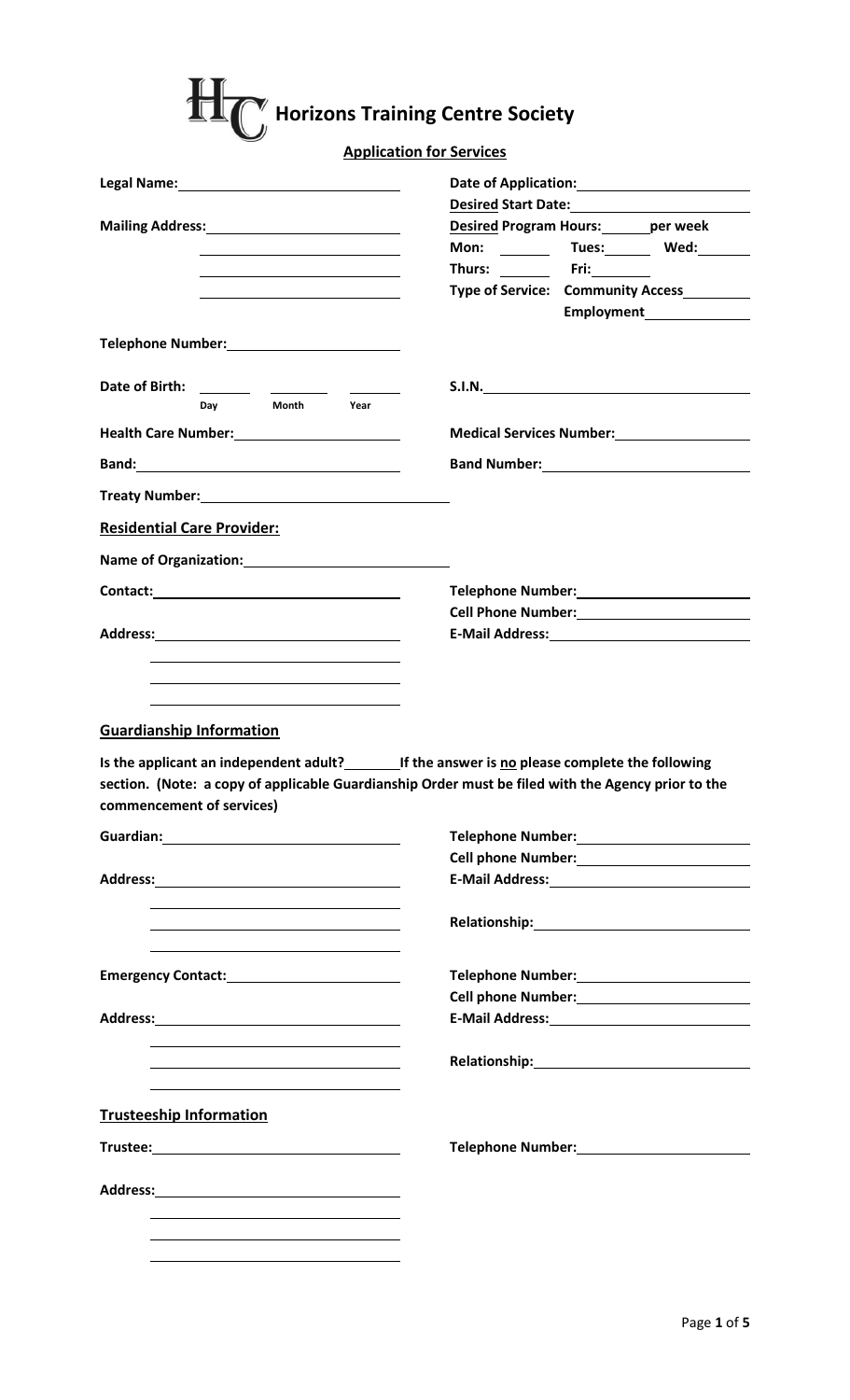## **Nature of Disability**

| Overview and/or general perceptions/comments of the disability:                                                             |                                                                                                                                                                                                                                |                                                                                  |  |  |  |
|-----------------------------------------------------------------------------------------------------------------------------|--------------------------------------------------------------------------------------------------------------------------------------------------------------------------------------------------------------------------------|----------------------------------------------------------------------------------|--|--|--|
|                                                                                                                             |                                                                                                                                                                                                                                | ,我们也不会有什么?""我们的人,我们也不会有什么?""我们的人,我们也不会有什么?""我们的人,我们也不会有什么?""我们的人,我们也不会有什么?""我们的人 |  |  |  |
| <b>Medical Information (please list all applicable information)</b>                                                         |                                                                                                                                                                                                                                |                                                                                  |  |  |  |
|                                                                                                                             |                                                                                                                                                                                                                                |                                                                                  |  |  |  |
| <b>Medication</b>                                                                                                           | <b>Dosage</b>                                                                                                                                                                                                                  | <b>Time of Administration</b>                                                    |  |  |  |
|                                                                                                                             |                                                                                                                                                                                                                                |                                                                                  |  |  |  |
|                                                                                                                             | Is the applicant capable of self-administration of these medications?                                                                                                                                                          |                                                                                  |  |  |  |
|                                                                                                                             |                                                                                                                                                                                                                                |                                                                                  |  |  |  |
|                                                                                                                             |                                                                                                                                                                                                                                |                                                                                  |  |  |  |
|                                                                                                                             | Dietary Restrictions: Note and the second contract of the second contract of the second contract of the second contract of the second contract of the second contract of the second contract of the second contract of the sec |                                                                                  |  |  |  |
|                                                                                                                             |                                                                                                                                                                                                                                |                                                                                  |  |  |  |
| Ongoing Chronic/Medical Conditions: (Describe physical signs, frequency, recommended treatment method)__________            |                                                                                                                                                                                                                                |                                                                                  |  |  |  |
|                                                                                                                             |                                                                                                                                                                                                                                |                                                                                  |  |  |  |
| Past Accidents, Serious Illness/Injuries, Operations, Hospitalizations: ___________________________                         |                                                                                                                                                                                                                                |                                                                                  |  |  |  |
|                                                                                                                             |                                                                                                                                                                                                                                |                                                                                  |  |  |  |
| <b>Medical/Physical Limitations:</b><br><u> 1980 - Johann Barbara, martxa alemaniar arg</u>                                 |                                                                                                                                                                                                                                |                                                                                  |  |  |  |
|                                                                                                                             |                                                                                                                                                                                                                                |                                                                                  |  |  |  |
| List Assistive Technical Devices Used or Required: Manual Assistive Technical Assistive Technical Devices Used or Required: |                                                                                                                                                                                                                                |                                                                                  |  |  |  |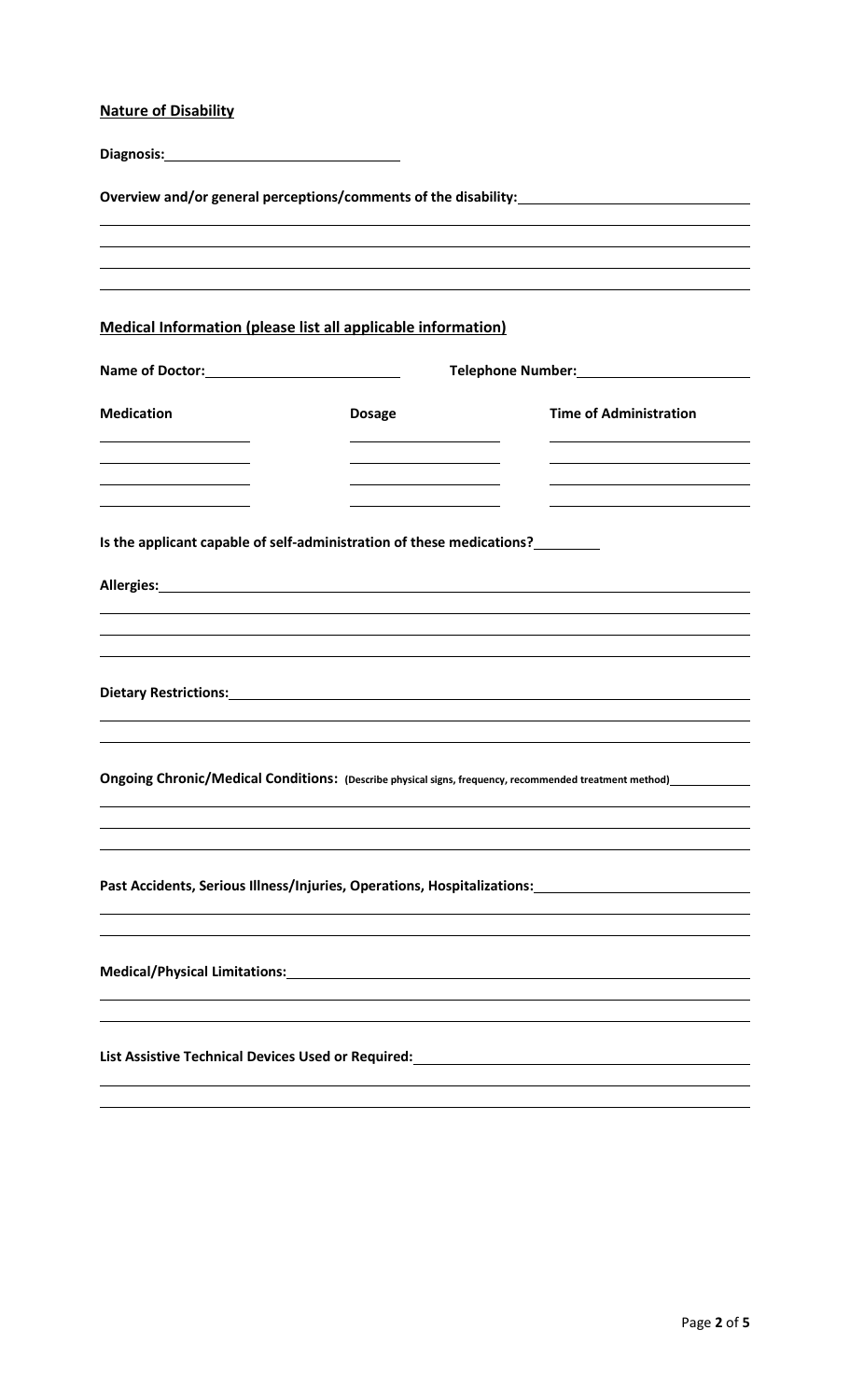## **Communication**

| Can the applicant read?<br><u> Lettican and the set of the set of the set of the set of the set of the set of the set of the set of the set of the set of the set of the set of the set of the set of the set of the set of the se</u> |                                                                                                                                                                                      |
|----------------------------------------------------------------------------------------------------------------------------------------------------------------------------------------------------------------------------------------|--------------------------------------------------------------------------------------------------------------------------------------------------------------------------------------|
|                                                                                                                                                                                                                                        |                                                                                                                                                                                      |
| <b>Traits/Characteristics</b>                                                                                                                                                                                                          |                                                                                                                                                                                      |
| Please rate the individual in the following areas:                                                                                                                                                                                     |                                                                                                                                                                                      |
|                                                                                                                                                                                                                                        | Low 1 2 3 4 5 High                                                                                                                                                                   |
| <b>Positive attitude</b>                                                                                                                                                                                                               | $\Box$                                                                                                                                                                               |
| <b>Positive motivation</b>                                                                                                                                                                                                             | $\Box$ $\Box$                                                                                                                                                                        |
| <b>Positive interaction with others</b>                                                                                                                                                                                                | $\Box$ $\Box$                                                                                                                                                                        |
| <b>Responds appropriately to correction</b>                                                                                                                                                                                            |                                                                                                                                                                                      |
| <b>Responds appropriately to direction</b>                                                                                                                                                                                             | $\Box$ $\Box$ $\Box$                                                                                                                                                                 |
| <b>Appropriate grooming</b>                                                                                                                                                                                                            | <u> Listo de la </u>                                                                                                                                                                 |
| <b>Attending to tasks</b>                                                                                                                                                                                                              | $\begin{array}{c} \begin{array}{c} \text{I} \\ \text{I} \end{array} \end{array} \begin{array}{c} \begin{array}{c} \text{I} \\ \text{I} \end{array} \end{array}$<br>$\Box$<br>$\perp$ |
|                                                                                                                                                                                                                                        | Describe any traits, activities, behaviours that may affect the individual's relationship with others.                                                                               |
|                                                                                                                                                                                                                                        |                                                                                                                                                                                      |
|                                                                                                                                                                                                                                        |                                                                                                                                                                                      |
|                                                                                                                                                                                                                                        |                                                                                                                                                                                      |
|                                                                                                                                                                                                                                        | Is there any history of violent, threatening, unlawful, sexual, or suicidal behavior? If Yes, please                                                                                 |
|                                                                                                                                                                                                                                        |                                                                                                                                                                                      |
|                                                                                                                                                                                                                                        |                                                                                                                                                                                      |
| explain.                                                                                                                                                                                                                               | Has the applicant ever been part of a Behavioural Support Program? If yes, please explain the                                                                                        |
|                                                                                                                                                                                                                                        |                                                                                                                                                                                      |
|                                                                                                                                                                                                                                        | How does the applicant perceive himself/herself?________________________________                                                                                                     |
|                                                                                                                                                                                                                                        | How does the applicant express feelings?<br>Move of the state of the state of the state of the state of the state of the state of the state of the state o                           |
|                                                                                                                                                                                                                                        | What situations can influence the applicant's mood/behavior? (positively or negatively)_____________                                                                                 |
|                                                                                                                                                                                                                                        |                                                                                                                                                                                      |
|                                                                                                                                                                                                                                        |                                                                                                                                                                                      |
|                                                                                                                                                                                                                                        |                                                                                                                                                                                      |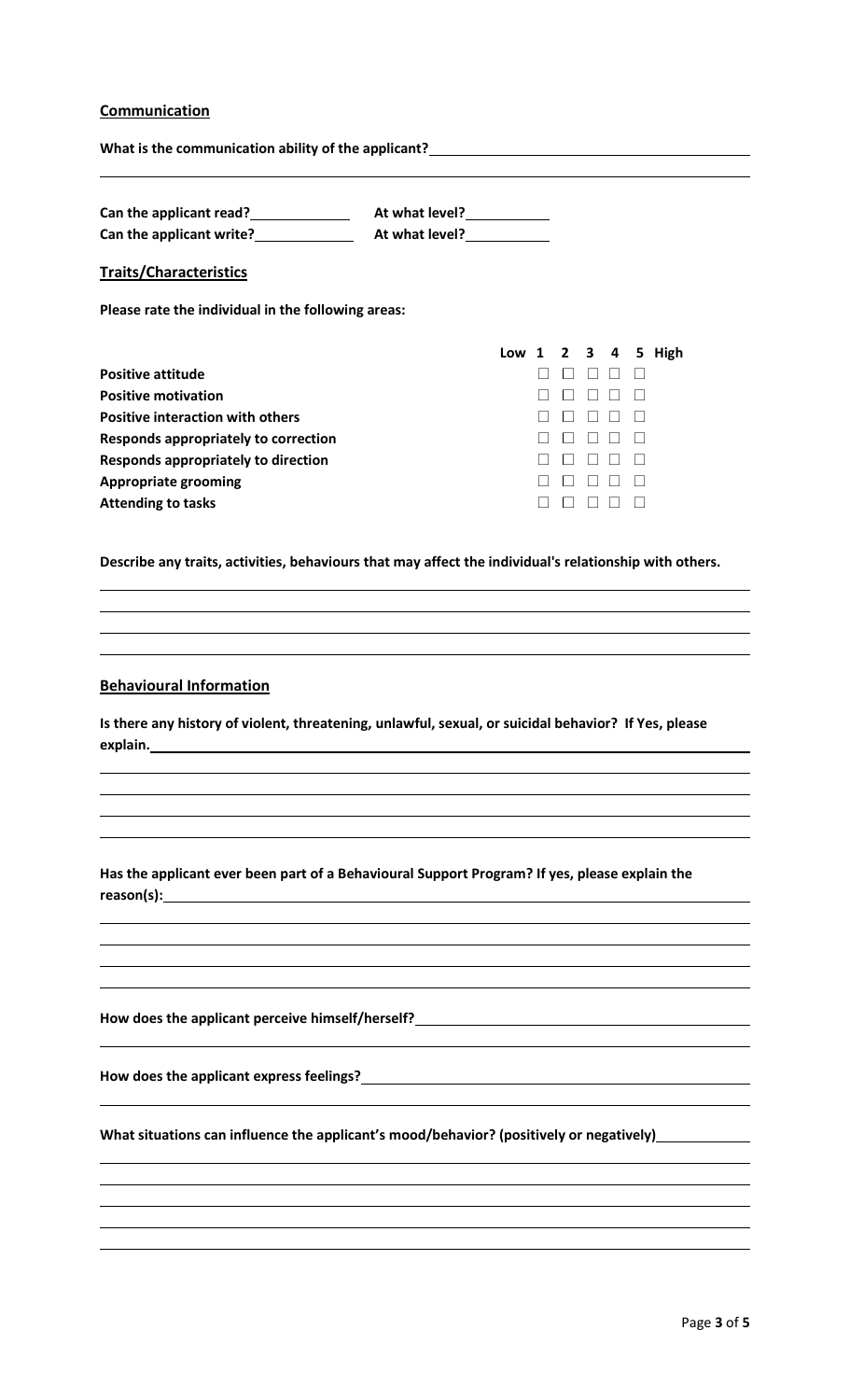## **Leisure Pursuits**

|                                                                           | ,我们也不会有什么。""我们的人,我们也不会有什么?""我们的人,我们也不会有什么?""我们的人,我们也不会有什么?""我们的人,我们也不会有什么?""我们的人<br>,我们也不会有什么。""我们的人,我们也不会有什么?""我们的人,我们也不会有什么?""我们的人,我们也不会有什么?""我们的人,我们也不会有什么?""我们的人 |
|---------------------------------------------------------------------------|----------------------------------------------------------------------------------------------------------------------------------------------------------------------|
|                                                                           |                                                                                                                                                                      |
|                                                                           |                                                                                                                                                                      |
| <b>Past Service History</b>                                               |                                                                                                                                                                      |
| Please give a brief overview in the following service areas.              |                                                                                                                                                                      |
|                                                                           |                                                                                                                                                                      |
|                                                                           |                                                                                                                                                                      |
|                                                                           | Day Program: New York Contract the Contract of the Contract of the Contract of the Contract of the Contract of                                                       |
|                                                                           | ,我们也不会有什么。""我们的人,我们也不会有什么?""我们的人,我们也不会有什么?""我们的人,我们也不会有什么?""我们的人,我们也不会有什么?""我们的人                                                                                     |
| important and supportive in the life of the applicant)                    | Circle of Support (please list the names and relationship to the applicant of any individuals who are                                                                |
| Name                                                                      | Relationship                                                                                                                                                         |
|                                                                           |                                                                                                                                                                      |
|                                                                           |                                                                                                                                                                      |
| there may have been favourable connections i.e. church/group association) | <b>Community Connections (list sites of past employment/volunteer sites and/or individuals where</b>                                                                 |
| What/Who                                                                  | Connection                                                                                                                                                           |
|                                                                           |                                                                                                                                                                      |
|                                                                           |                                                                                                                                                                      |
| <b>Comments: Comments: Comments:</b>                                      |                                                                                                                                                                      |
|                                                                           |                                                                                                                                                                      |
| <b>Signatures</b>                                                         |                                                                                                                                                                      |
| <b>Applicant</b>                                                          | Date                                                                                                                                                                 |
| <b>Guardian (If Applicable)</b>                                           | Date<br>$D \cap \sigma \cap A \cap A \subset \Gamma$                                                                                                                 |